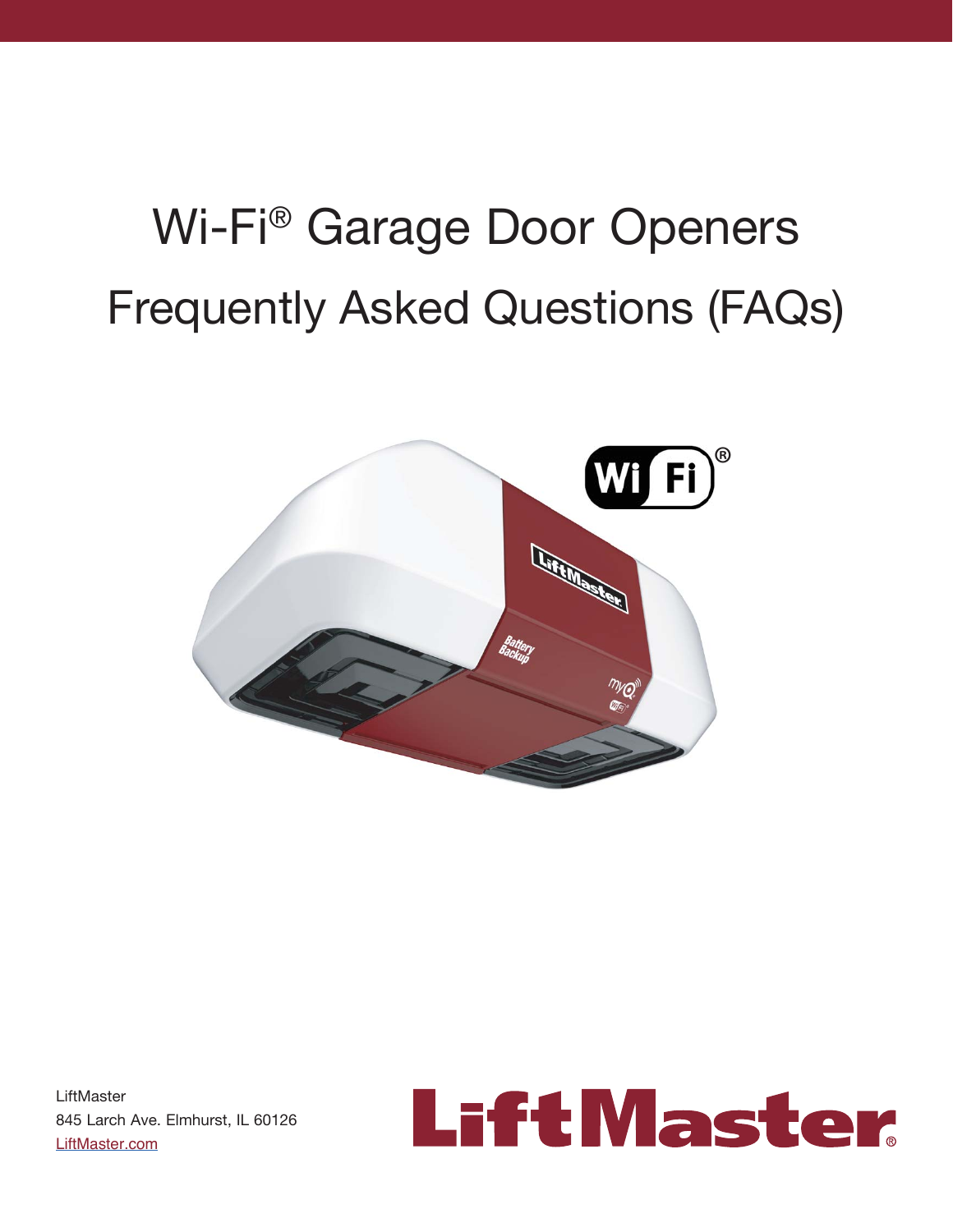# **How do I determine if my garage door opener is Wi-Fi® compatible?**

There are three ways to determine if your garage door opener is Wi-Fi compatible:

- Wi-Fi logo on the garage door opener
- "W" in product model number located on the end panel label (Example: 8550W).
- Product Cartons (Product Image, Part # and Description is updated with "W"/Wi-Fi)





# **Where can I go for additional support on Wi-Fi Garage Door Openers?**

 The following website **WiFiHelp.LiftMaster.com** has been created to support Wi-Fi Garage Door Openers. The website includes FAQs, Wi-Fi set up instructions, instructional videos and more. Most of the FAQs in this document are also available on this website. The following instructional videos are available at **WiFiHelp.LiftMaster.com** and the LiftMaster YouTube channel:

- **1. How to check your Wi-Fi signal strength**
- **2. Improve your Wi-Fi signal strength by relocating your router**
- **3. Improve your Wi-Fi signal strength using a range extender**
- **4. How to enable and connect your LiftMaster® Wi-Fi Garage Door Opener**

# **How do I enable the Wi-Fi learn mode on a Wi-Fi Garage Door Opener?**

Using the Smart Control Panel™ packed in with the garage door opener go to Menu > Program > Wi-Fi Setup. The garage door opener will beep once and the door control will display "Wi-Fi Setup Started, On". *NOTE:* Smart Control Panels manufactured prior to 5/1/15 without the "W" prefix will NOT have this option.

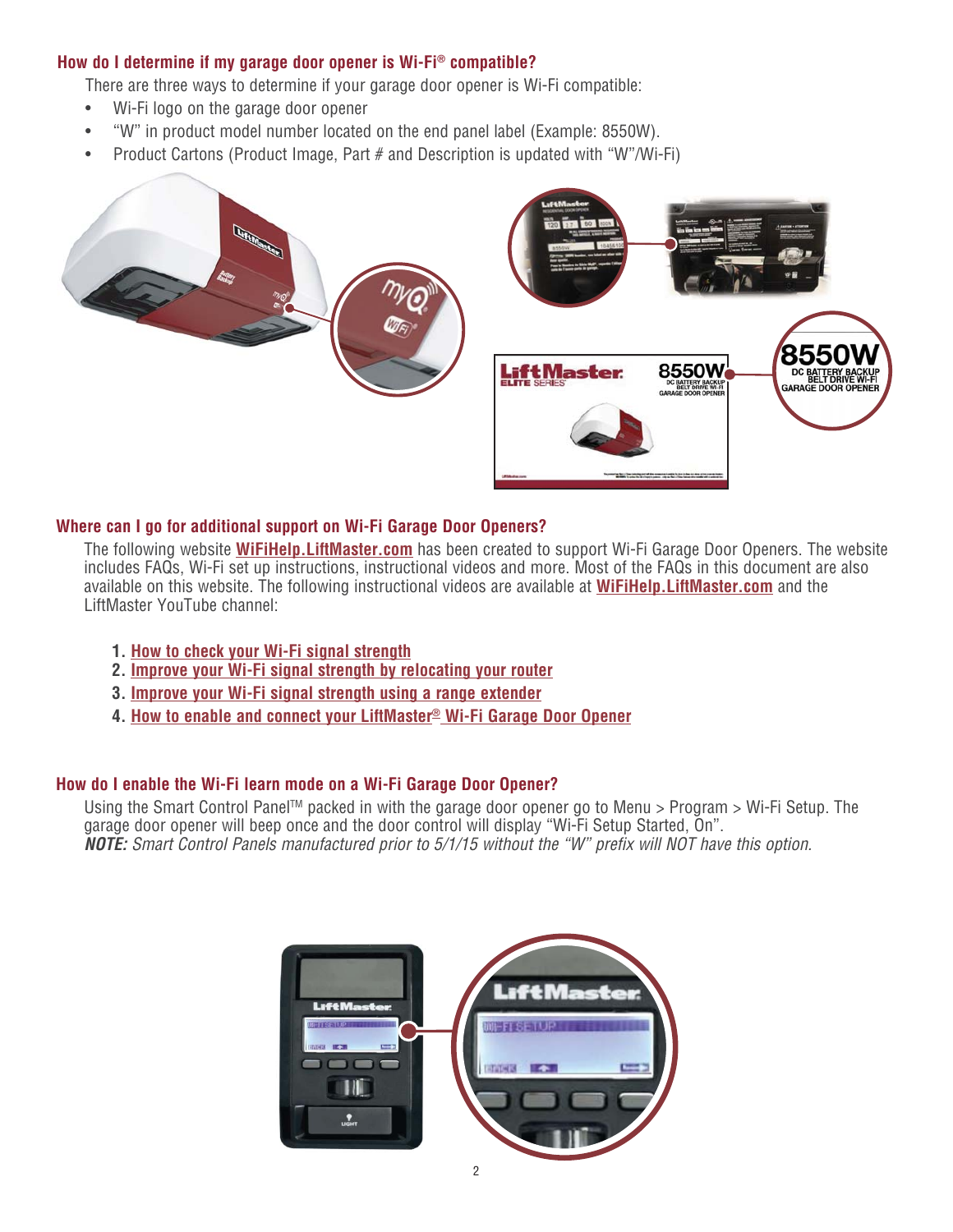# **How do I add a Wi-Fi® Garage door Opener to a MyQ account using the MyQ® app? First the Wi-Fi Garage Door opener must be paired with a network. Follow the steps below within the MyQ app:**

- 1. Tap the "+" sign
- 2. Select "Add a new place"
- 3. Enter the MyQ Serial Number (located on the cover of the users guide or on the end panel of the garage door opener).
- 4. Tap "Submit"
- 5. Name the "Place" (the location where the garage door opener is installed)
- 6. Name the device (garage door opener)
- 7. Tap "Save"

# **How many devices can you add to a Wi-Fi Garage Door Opener?**

The new Wi-Fi Garage Door Opener has a capacity of 16 devices.

- 10 devices can be paired to the Wi-Fi garage door opener's internal gateway. These devices can be controlled with the MyQ app. These devices include any combination of MyQ garage door openers, Wi-Fi garage door openers, MyQ light controls, MyQ gate operators or MyQ commercial door operators. A LiftMaster Internet Gateway (828LM) can be added if you need to control more than 10 devices using the MyQ app.
- 6 devices can be paired to garage door opener itself (controlled by garage door opener through 900MHz) These devices include any combination of MyQ light controls or a garage door and gate monitor.

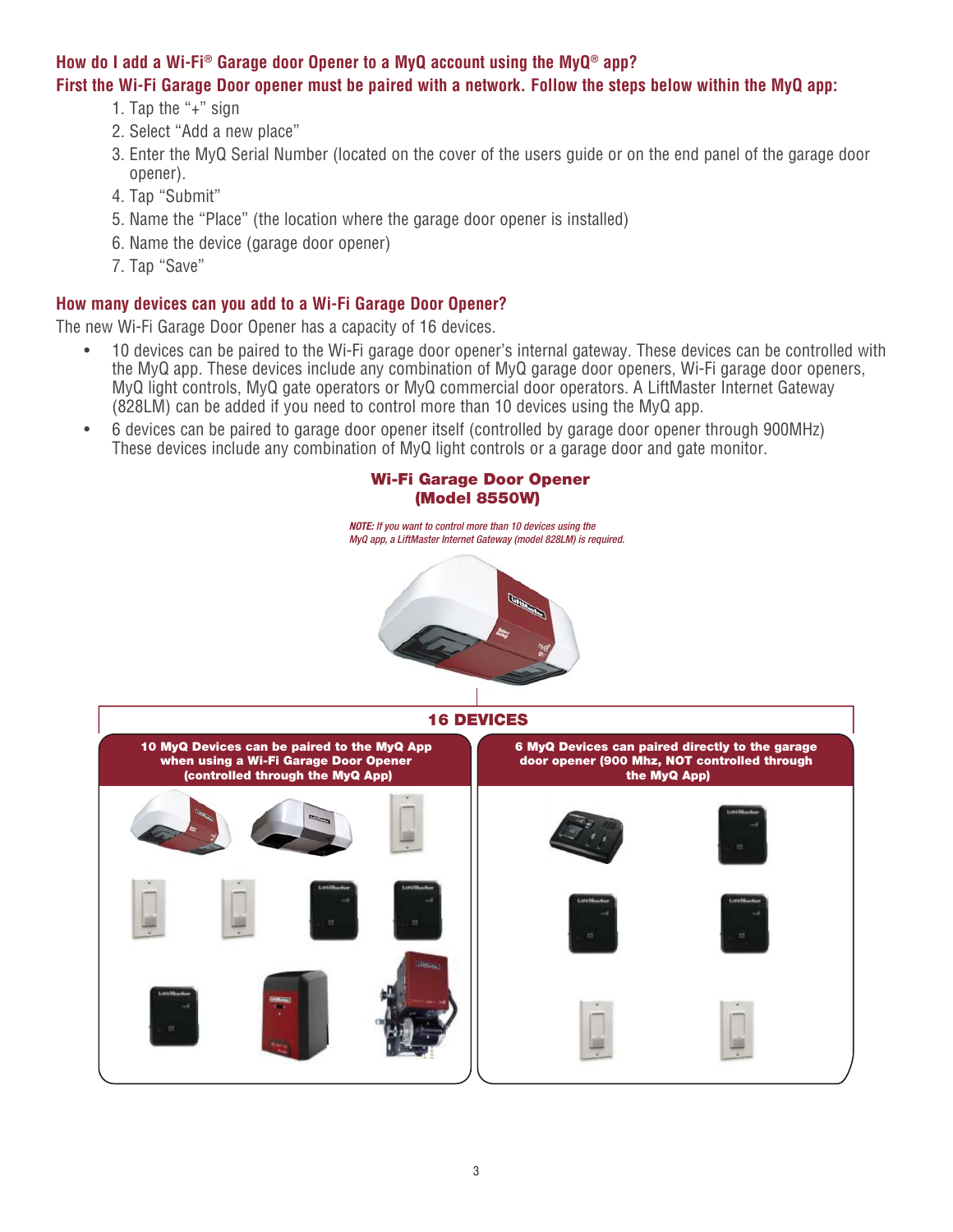## **Can MyQ devices currently added to a Place in the MyQ App be controlled by the Wi-Fi Enabled Garage Door Opener?**

 Yes, before the MyQ devices can be added to the Wi-Fi enabled garage door opener, the MyQ devices must be removed from the MyQ App. Once the desired devices has been removed, add the Wi-Fi enabled garage door opener as a new place, and add each device to the Wi-Fi enabled garage door opener.

#### **Why is the "MyQ-"prefix not showing in my mobile device's list of Wi-Fi networks?**

 A power outage may have occurred and the garage door opener will have a diagnostic code 3-2. Open or close the garage door to correct the issue.

OR

 The Wi-Fi garage door opener has not been put into the Wi-Fi learn mode and your mobile device will not see the signal from your garage door opener. Enable the Wi-Fi learn mode on the garage door opener: Using the Smart Control Panel<sup>™</sup> packed in with the garage door opener go to Menu > Program > Wi-Fi Setup. The garage door opener will beep once and the door control will display "Wi-Fi Setup Started, On". You will have 20 minutes to complete the Wi-Fi set up process. If the set up takes more than 20 minutes, you will need to start over.

*NOTE:* Older version of the 880LM without the "W" prefix will not have this added feature. If you are using an older 880LM Smart Control Panel you must press the LEARN button on the garage door opener to enable Wi-Fi Setup.

#### **What do the different colors of LEDs on a Wi-Fi Garage Door Opener mean?**

 Wi-Fi Garage Door Openers have a diagnostic LED behind the black adjustment button. The LEDs indicate the Wi-Fi status:

| <b>LED</b>              | <b>Definition</b>                                                                                                                                 |
|-------------------------|---------------------------------------------------------------------------------------------------------------------------------------------------|
| Blue                    | OFF - Wi-Fi is not turned on.                                                                                                                     |
|                         | Blinking ON/OFF - Requires Wi-FI setup.                                                                                                           |
|                         | Solid - Mobile device connect to the garage door opener.                                                                                          |
| Blue and Green blinking | Blinking ON/OFF - Attempting to connect to router.                                                                                                |
| Green                   | Blinking ON/OFF - Attempting to connect to the internet server.<br>Solid - Normal mode when Wi-Fi has been set up and connect to the<br>Internet. |
|                         | <b>NOTE:</b> The Green LED will always be on solid when the garage door<br>opener is connected to the Internet.                                   |

#### **Will I need to carry new replacement logic boards for Wi-Fi Garage Door Openers?**

Yes, there are new AC and DC logic boards. Model 8550W will use a new logic board with the part number 050DCTWF, while models 8587W and 8557W will use logic boards with the part number 050ACTWF. The Wi-Fi logic boards are NOT backwards compatible with non-Wi-Fi Garage Door Openers.

#### **Are Wi-Fi logic boards (050DCTWF and 050ACTWF) compatible with a non-Wi-Fi LiftMaster garage door opener?**

No, the Wi-Fi logic board cannot be used as a replacement logic board for any non-Wi-Fi garage door opener (e.g. 8550, 8355, etc.).